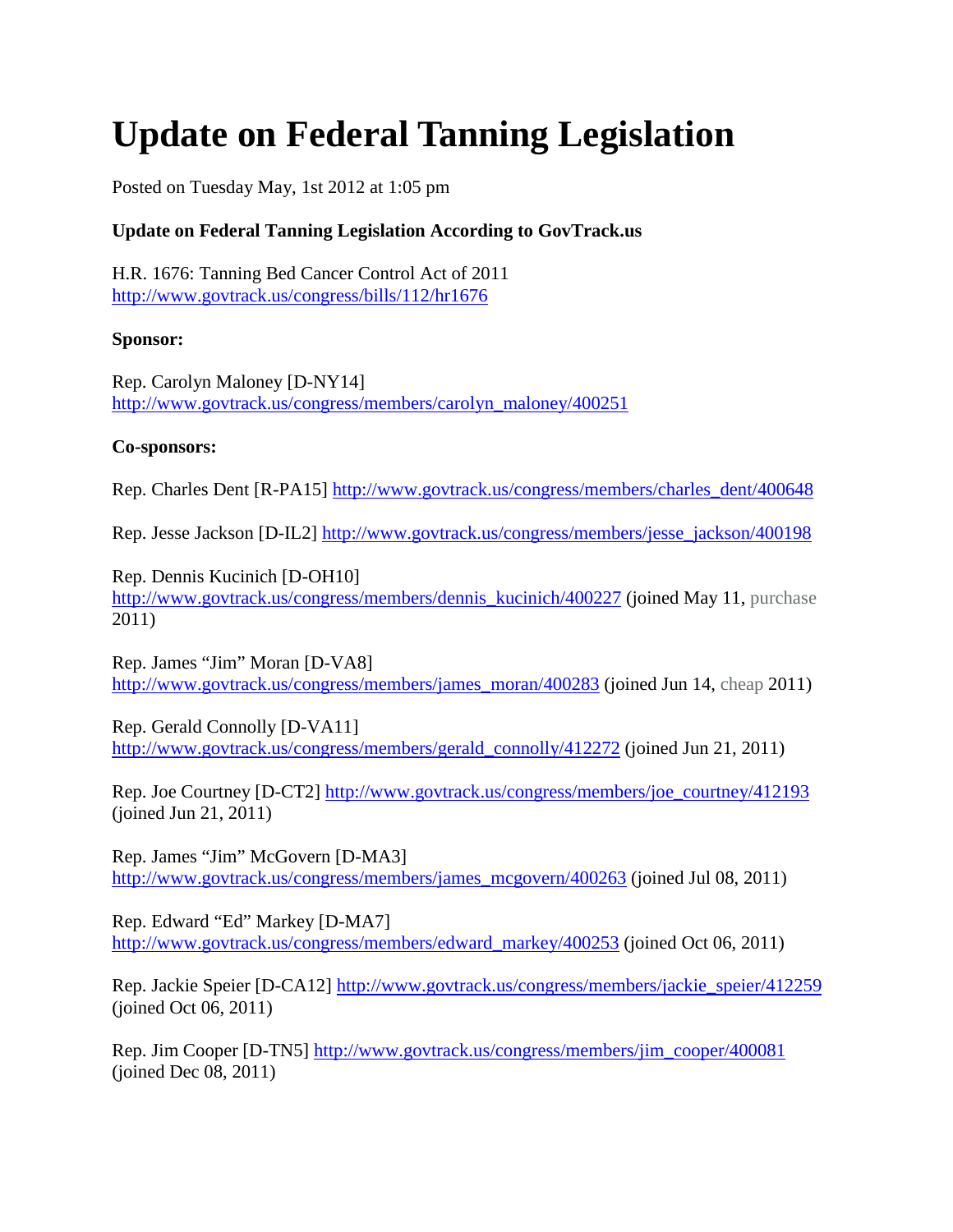Rep. Eddie Johnson [D-TX30]

[http://www.govtrack.us/congress/members/eddie\\_johnson/400204](http://www.govtrack.us/congress/members/eddie_johnson/400204) (joined Jan 31, 2012)

Rep. Earl Blumenauer [D-OR3]

[http://www.govtrack.us/congress/members/earl\\_blumenauer/400033](http://www.govtrack.us/congress/members/earl_blumenauer/400033) (joined Feb 28, 2012)

# **Prognosis:**

This bill has a \*0%\* chance of being enacted. The following factors were considered:

- This bill was a re-introduction of H.R. 4520 (111th) from the previous session of Congress. (-3%)
- The sponsor is a member of the minority party.  $(-2\%)$
- There is at least one cosponsor from the majority party and one cosponsor outside of the majority party.  $(+2\%)$
- Just 4% of all House bills in 2009–2010 were enacted.

## **It is still important to contact your legislators about this Bill. As you can tell very few Bills introduced become Law, but we, as dermatology nurses need to keep people talking about it.**

Think about the teenage girl that is seen in your office for acne, she wants to tan before prom because "it makes my acne better". We want to be sure that she and her parents understand that using a tanning bed increases her risk for skin cancer.

This Bill has the potential to decisively let the public know:

1. That tanning beds are dangerous, by reclassifying them in line with what we know about their risks.

• Changing the FDA classification from its current Class 1 "generally safe" to a more stringent risk level – the evidence is growing, tanning beds are increasing skin cancer incidence.

2. Revise performance standards and monitoring for the tanning industry to increase public safety. In the recently released reports conducted for the US House of Representatives committee on Energy and Commerce minority staff:

- Nearly all salons denied the known risks of indoor tanning.
- Four out of five salons falsely claimed that indoor tanning is beneficial to a young person's health.
- Salons used many approaches to downplay the health risks of indoor tanning.
- Tanning salons fail to follow FDA recommendations on tanning frequency.
- Tanning salons target teenage girls in their advertisements.